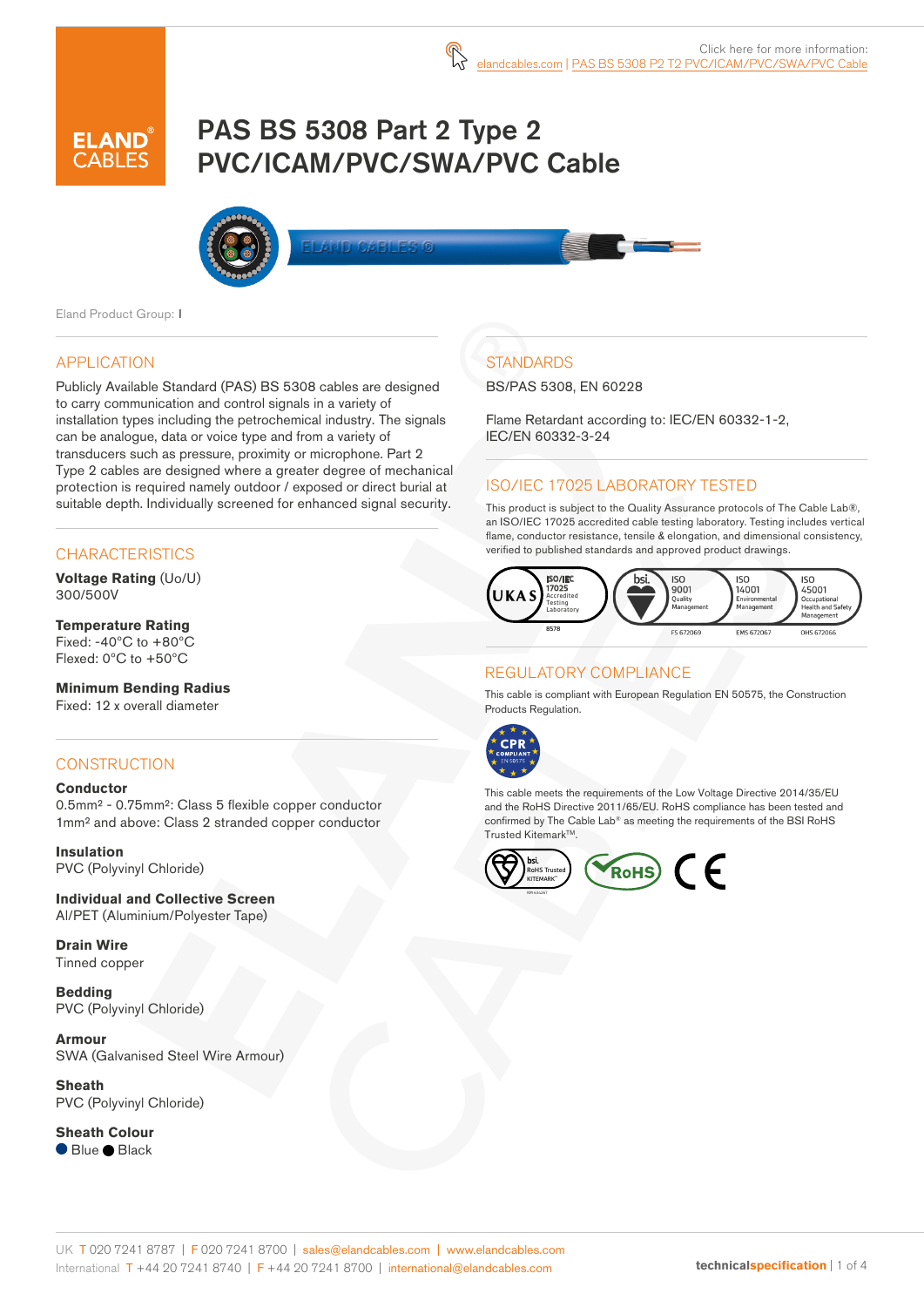## DIMENSIONS

| ELAND PART NO. | NO. OF<br><b>PAIRS</b> | NOMINAL CROSS SECTIONAL AREA<br>mm <sup>2</sup> | NOMINAL OVERALL DIAMETER<br>$\mathsf{mm}$ |
|----------------|------------------------|-------------------------------------------------|-------------------------------------------|
| I0205P2T2ICP** | 2P                     | 0.5                                             | 15.3                                      |
| I0275P2T2ICP** | 2P                     | 0.75                                            | 16                                        |
| I0210P2T2ICP** | 2P                     | $\mathbf{1}$                                    | 15.9                                      |
| I0215P2T2ICP** | 2P                     | 1.5                                             | 18.6                                      |
| I0225P2T2ICP** | 2P                     | 2.5                                             | 20                                        |
| I0305P2T2ICP** | 3P                     | 0.5                                             | 15.9                                      |
| 10375P2T2ICP** | 3P                     | 0.75                                            | 16.6                                      |
| 10310P2T2ICP** | 3P                     | $\overline{1}$                                  | 16.8                                      |
| 10315P2T2ICP** | 3P                     | 1.5                                             | 20.1                                      |
| 10325P2T2ICP** | $3\mathsf{P}$          | 2.5                                             | 23.5                                      |
| 10505P2T2ICP** | 5P                     | 0.5                                             | 19.1                                      |
| I0575P2T2ICP** | 5P                     | 0.75                                            | 20                                        |
| I0510P2T2ICP** | 5P                     | $\overline{1}$                                  | 20                                        |
| I0515P2T2ICP** | 5P                     | 1.5                                             | 22.5                                      |
| I0525P2T2ICP** | 5P                     | 2.5                                             | 25.5                                      |
| I1005P2T2ICP** | <b>10P</b>             | 0.5                                             | 25.6                                      |
| I1075P2T2ICP** | <b>10P</b>             | 0.75                                            | 27                                        |
| I1010P2T2ICP** | 10 <sub>P</sub>        | $\mathbf{1}$                                    | 27                                        |
| I1015P2T2ICP** | <b>10P</b>             | 1.5                                             | 30.7                                      |
| I1025P2T2ICP** | 10P                    | 2.5                                             | 33.9                                      |
| 11505P2T2ICP** | 15P                    | 0.5                                             | 28.7                                      |
| I1575P2T2ICP** | 15P                    | 0.75                                            | 30.6                                      |
| I1510P2T2ICP** | 15P                    | $\mathbf{1}$                                    | 30.5                                      |
| I1515P2T2ICP** | 15P                    | 1.5                                             | 34.6                                      |
| I1525P2T2ICP** | <b>15P</b>             | 2.5                                             | 39.3                                      |
| I2005P2T2ICP** | 20P                    | 0.5                                             | 31.6                                      |
| I2075P2T2ICP** | 20P                    | 0.75                                            | 33.8                                      |
| I2010P2T2ICP** | 20P                    | $\mathbf{1}$                                    | 33.7                                      |
| 12015P2T2ICP** | 20P                    | 1.5                                             | 39.3                                      |
| I2025P2T2ICP** | 20P                    | 2.5                                             | 43.7                                      |
| 13005P2T2ICP** | 30P                    | 0.5                                             | 36.4                                      |
| 13075P2T2ICP** | 30P                    | 0.75                                            | 39.7                                      |
| 13010P2T2ICP** | 30P                    | $\overline{1}$                                  | 39.6                                      |
| 13015P2T2ICP** | 30P                    | 1.5                                             | 45.2                                      |
| I3025P2T2ICP** | 30P                    | 2.5                                             | 51.6                                      |

\* Designates the sheath colour. For each Eland Cables part number replace with the colour code

#### $P = \text{Pairs}$

## **CONDUCTORS**

| NOMINAL CROSS SECTIONAL AREA<br>mm <sup>2</sup> | CONDUCTOR CLASS | MAXIMUM DC RESISTANCE OF CONDUCTOR AT 20°C<br>ohms/km |
|-------------------------------------------------|-----------------|-------------------------------------------------------|
| 0.5                                             |                 | 39                                                    |
| 0.75                                            |                 | 26                                                    |
|                                                 |                 | 18.1                                                  |
| 1.5                                             |                 | 12.7                                                  |
| 2.5                                             |                 | 7.41                                                  |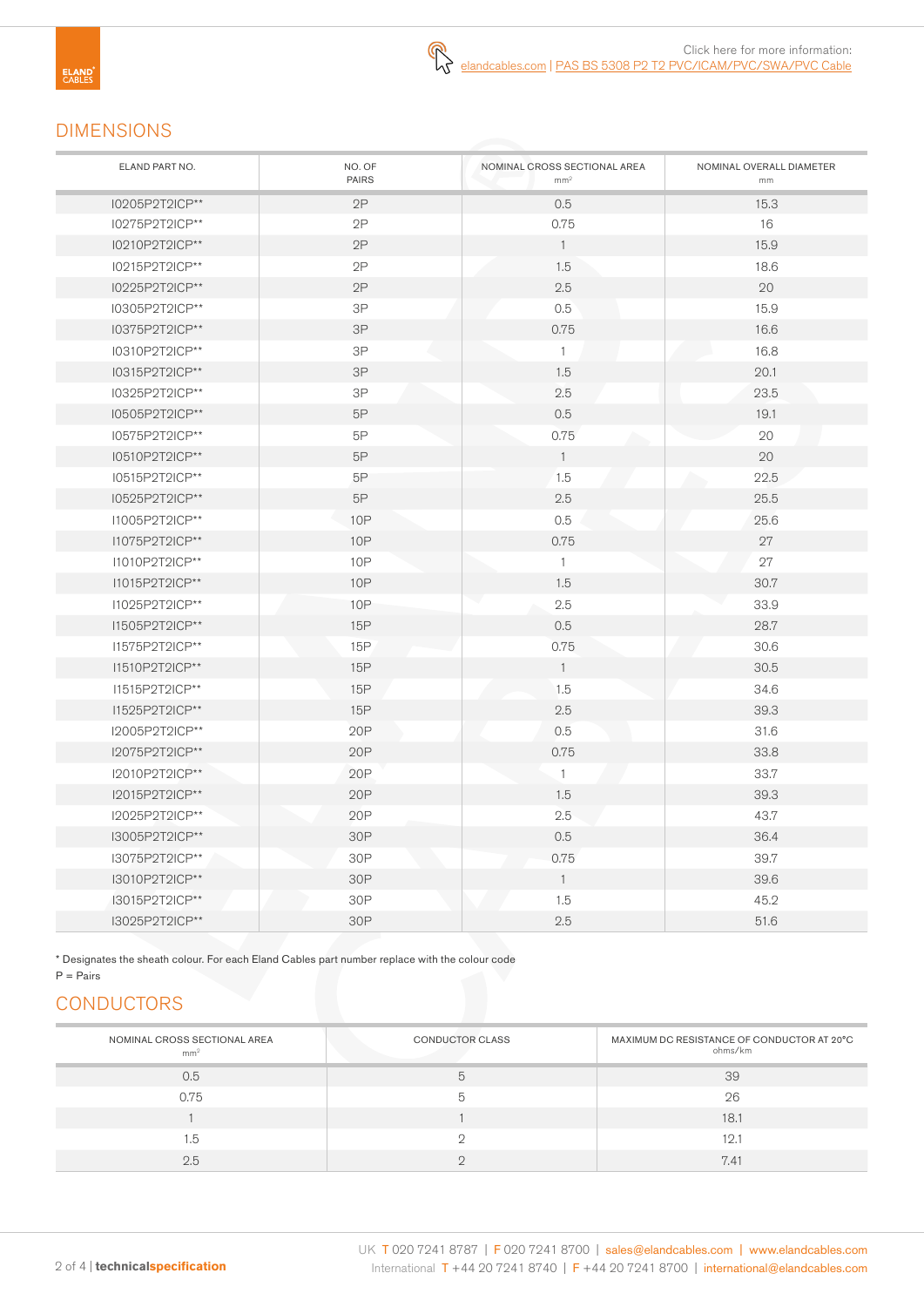

# **ELAND**<br>CABLES

# ELECTRICAL CHARACTERISTICS

| NOMINAL CROSS<br><b>SECTIONAL AREA</b><br>mm <sup>2</sup> | MUTUAL CAPACITANCE<br>pF/m         |                                | MINIMUM INSULATION<br>RESISTANCE AT 20°C<br>mohms/km | <b>MAXIMUM</b><br>L/R RATIO<br>µH/ohms |
|-----------------------------------------------------------|------------------------------------|--------------------------------|------------------------------------------------------|----------------------------------------|
|                                                           | Between Pairs or<br>Adjacent Cores | Between any<br>Core and Screen |                                                      |                                        |
| 0.5                                                       | 250                                | 450                            | $>25$                                                | 25                                     |
| 0.75                                                      | 250                                | 450                            | $>25$                                                | 25                                     |
|                                                           | 250                                | 450                            | $>25$                                                | 25                                     |
| 1.5                                                       | 250                                | 450                            | $>25$                                                | 40                                     |
| 2.5                                                       | 250                                | 450                            | $>25$                                                | 65                                     |

## CORE IDENTIFICATION

| PAIR NO.       | A WIRE           | <b>B WIRE</b>   |
|----------------|------------------|-----------------|
| $\mathbf{1}$   | $\bigcirc$ White | Blue            |
| $\sqrt{2}$     | $\bigcirc$ White | Orange          |
| 3              | $\bigcirc$ White | $\bullet$ Green |
| $\overline{4}$ | $O$ White        | <b>Brown</b>    |
| 5              | $\bigcirc$ White | $\bullet$ Grey  |
| 6              | $\bullet$ Red    | Blue            |
| $\overline{7}$ | $\bullet$ Red    | Orange          |
| 8              | $\bullet$ Red    | Green           |
| $\hbox{g}$     | $\bullet$ Red    | <b>Brown</b>    |
| $10$           | $\bullet$ Red    | $\bullet$ Grey  |
| 11             | $\bullet$ Black  | Blue            |
| 12             | $\bullet$ Black  | Orange          |
| 13             | $\bullet$ Black  | Green           |
| 14             | $\bullet$ Black  | <b>Brown</b>    |
| 15             | $\bullet$ Black  | $\bullet$ Grey  |
| 16             | Yellow           | $\bullet$ Blue  |
| 17             | ● Yellow         | Orange          |
| 18             | ● Yellow         | $\bullet$ Green |
| 19             | ● Yellow         | <b>Brown</b>    |
| 20             | Yellow           | $\bullet$ Grey  |
| 21             | White/Blue       | Blue            |
| 22             | White/Blue       | Orange          |
| 23             | White/Blue       | $\bullet$ Green |
| 24             | White/Blue       | <b>Brown</b>    |
| 25             | White/Blue       | $\bullet$ Grey  |
| 26             | Red/Blue         | Blue            |
| 27             | Red/Blue         | Orange          |
| 28             | Red/Blue         | $\bullet$ Green |
| 29             | Red/Blue         | <b>Brown</b>    |
| 30             | Red/Blue         | $\bullet$ Grey  |
| 31             | Blue/Black       | Blue            |
| 32             | Blue/Black       | Orange          |
| 33             | Blue/Black       | $\bullet$ Green |
| 34             | Blue/Black       | <b>Brown</b>    |
| 35             | Blue/Black       | $\bullet$ Grey  |
| 36             | Yellow/Blue      | $\bullet$ Blue  |
| 37             | Yellow/Blue      | Orange          |